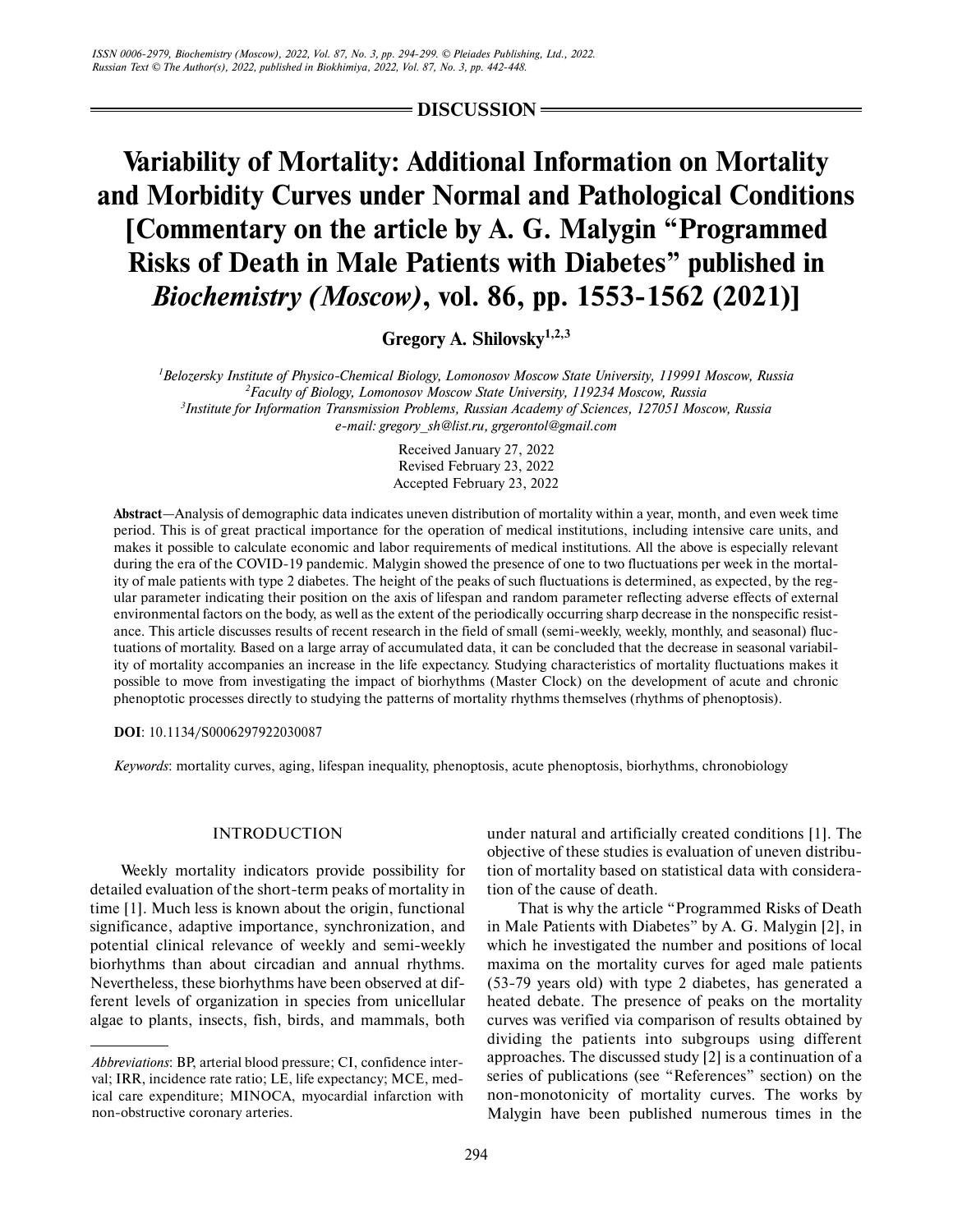*Biochemistry (Moscow)* journal [2-5], as well as in other journals, and have been presented at different confer ences. Their high importance for basic science and potential practical applications causes no doubt. In turn, new studies in this series open new areas and possibilities for the application of the author's theory.

In this commentary, I also described several tools (not mentioned in the manuscript [2]) used for investigat ing the short-term fluctuations of mortality, as well as pre sented the results of a number of studies using Big Data (table).

#### TEMPORAL FLUCTUATIONS OF MORTALITY

**Non-monotonicity of mortality trend.** An increase in the risk of death with age is important for gerontologists. The Gompertz model does not always describe adequate ly the behavior of survival curves at their beginning and end [6]. An important drawback of the Gompertz approach is that mortality is studied at the population level. The probability of death is assumed to be the same for all people of the same age. Indeed, all studies of addi tional demographic indicators, including those described by Baudisch, Vaupel, and Colchero (see review Skulachev et al. [7]), were started with the assumption that there are other methods providing information on the course of the mortality curves.

Another drawback of the Gompertz model is that mortality is averaged over the year interval. There are rea sons to believed that the short-term oscillations of mor tality could provide additional information on the extent of irregularity of mortality at very different scales (weekly, monthly, quarterly). It is sufficient to mention that unlike smooth trends, the actual dependence of the risk of death is characterized by non-random jumps due probably to the fact that the periods of higher resistance in ontogene sis are followed by the drops in resistance in a regular manner [7].

In his work, Malygin [2] had studied the smoothness of the trend, whether it followed the Gompertz model or not, and not the correlation with the general trend. Instead of force of mortality, which is a relative mortality value, the author investigated changes in the absolute death rate of male patients with diabetes [2]. The studied groups were random cohorts with all pros and cons aris ing from this fact. As any periodic oscillation, observed rhythmic oscillations were characterized not only by the peaks (maxima), but also by the period and amplitude, which are other essential characteristics of oscillations. Prior to studying such function, it is important to verify it (similarly to how it was done in [2]), in particular, by removing odd maxima and verifying that even maxima were retained or by removing the left part of the values and verifying that peaks in the right part are retained. However, if the study is limited to the calculation of the

peak number, one can encounter a situation when (e.g., as a result of a certain therapeutic procedure) the power of the peak number will remain the same (each peak on the initial graph will correspond to exactly one peak on the new graph), but due to the fact that the inter val of observations was limited (age range of 53-79 years in the discussed study), the conclusion on the decrease in the number of peaks (i.e., intervals of vulnerability, frailty of an organism) could be incorrect. Due to the temporal scaling (graph extension), the number of peaks will decrease (because of the deceleration of mortality, but not because of reduction in the number of intervals with increased vulnerability in ontogenesis). Similarly, the lack of verification of the oscillation amplitude (if only the number of maxima is accounted for) creates a risk of either "losing" some of the peaks (i.e., by presuming the absence of existing peaks) in the case of a very high threshold, or (in the case of very low threshold) defining certain peaks as a "white noise". Another important characteristic is the presence of slope in the existing trend. Indeed, when comparing, for example, the levels of mortality in spring and autumn, one should take into account that even in the absence of seasonal oscillations, in the latter case individuals have become older by half a year (and, hence, the probability of their death increased). Due to the relatively small datasets, overlap ping stochastic noise, and discrete nature of death event, the absolute mortality rate in the discussed study [2] dis plays significant fluctuations due to the specifics of numerical differentiation of such type of dependencies. The most significant drawback of the method is likely that it ignores the fact that the fraction of individuals reaching a certain age decreases with the age increase. This leads to the increased contribution of the "shot noise", when even small changes in a small sample result in a significant jump of the derivative. Hence, from a general point of view (not considering phenoptosis), one could expect an increase in the number of peaks with the increase in age. We suggest that calculations could be conducted by deter mining the number of peaks of the mortality (i.e., local maxima of the derivative) while taking into account the decrease in the fraction of individuals reaching certain age, whereas the author used absolute mortality val ues [2], which, for example, do not allow to compare the data reported in different studies. It is also important to take into account the scale of mortality fluctuations (first, as death of several individuals in one thousand or in 10 million would have different significance (e.g., in the evaluation of epidemics scale). Second, the data from a relatively small dataset (less than 3000) should be aver aged (smoothed) starting from a relatively large interval, but not from the minimal one (as was done by the author [2]). The size of this interval could be determined experimentally by gradually increasing its width and monitoring stability of the obtained results until this sta bility is reached. If no stability is achieved, the obtained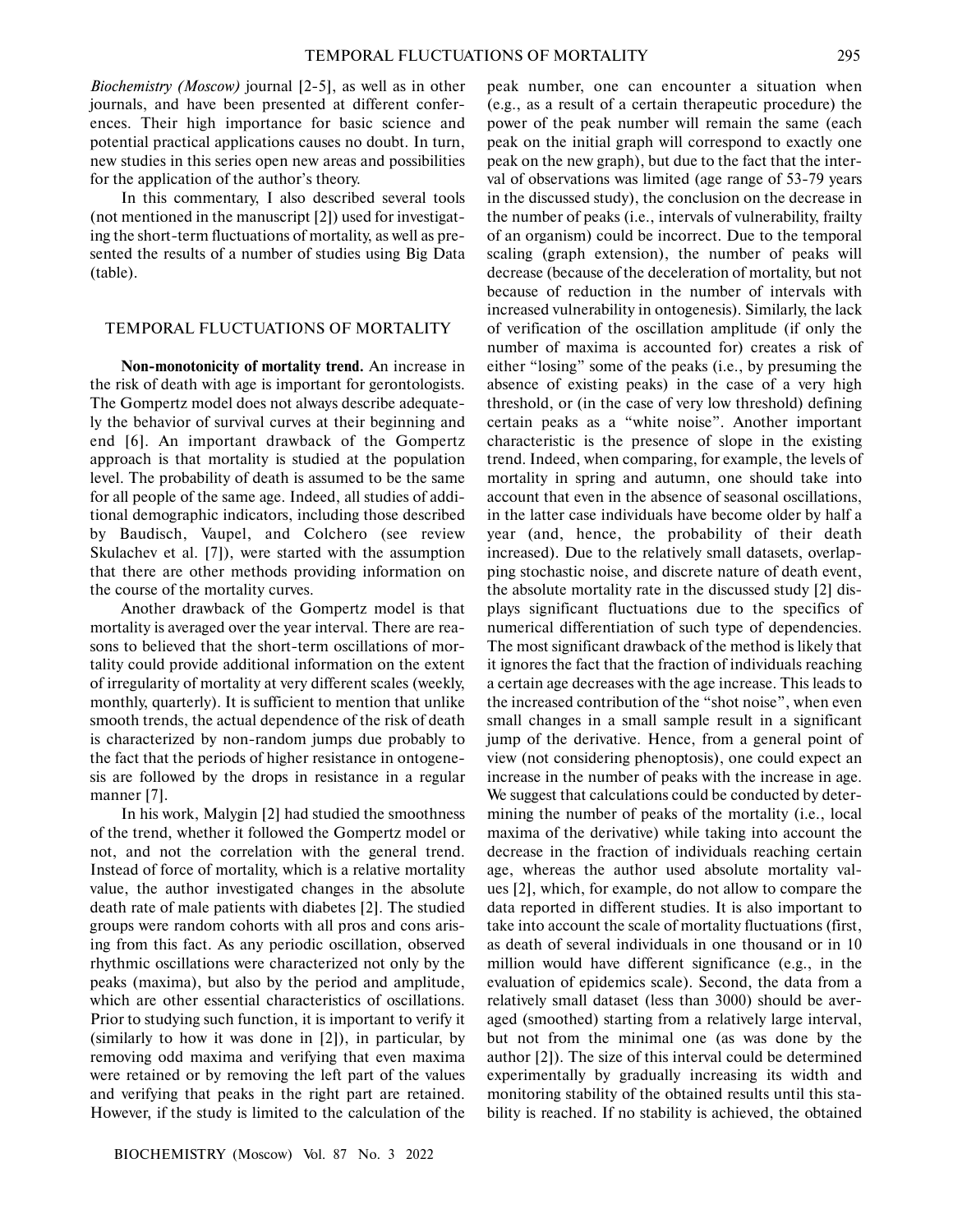# 296 SHILOVSKY

### Small mortality rhythms in chronic age-related diseases

| Object of the study                                                                                                                  | Mortality and morbidity rhythms                                                                                                                                                                                                                                                                                                                                                                                                                                                                                                                                                                                                                                                                                                                                                                                    | References |
|--------------------------------------------------------------------------------------------------------------------------------------|--------------------------------------------------------------------------------------------------------------------------------------------------------------------------------------------------------------------------------------------------------------------------------------------------------------------------------------------------------------------------------------------------------------------------------------------------------------------------------------------------------------------------------------------------------------------------------------------------------------------------------------------------------------------------------------------------------------------------------------------------------------------------------------------------------------------|------------|
| Dutch individuals<br>65 years of age and older<br>$(2007-2010)$ $(n = 61,495)$                                                       | mortality rates for the elderly differed significantly depending on the season and were<br>21% higher in winter than in summer;<br>MCE increased by 13% from summer to winter; this seasonal difference was higher for<br>living than for the dead (14 vs. 6%, respectively);<br>seasonal mortality oscillations were more pronounced for the individuals living in long-<br>term care facilities and in men vs. women;<br>seasonal variability of MCE was more pronounced in women;<br>hospitalization rate was much higher in winter with no significant jumps during other<br>seasons                                                                                                                                                                                                                           | $[10]$     |
| Swedes (born 1800-1901,<br>59 years old and older)                                                                                   | seasonal oscillations in the mortality rate had decreased significantly from 1860 to 1995;<br>for the cohort of individual born in 1800, the risk of death in winter was almost 2 times<br>higher than in summer;<br>relative increase in the winter mortality was only 10% for the cohort born in 1900;<br>LE for the 60-year-old cohort increased by 4.3 years during the 20th century; the<br>decrease in the seasonal fluctuations of mortality accounted for approximately 40% of<br>this average LE increase                                                                                                                                                                                                                                                                                                 | $[11]$     |
| Swedes (2003-2013)<br>$(9,092$ patients with<br>MINOCA from 199,163<br>patients hospitalized with<br>MI); average age, 65.5<br>years | average age, 65.5; 62.0% women;<br>risk of MINOCA was the highest in mornings (IRR, $1.70$ ; $95\%$ CI, $1.63-1.84$ ) with peak<br>at 08:00 am (IRR, 2.25; 95% CI, 1.96-2.59) and on Mondays (IRR, 1.28; 95% CI,<br>$1.18 - 1.38$ :<br>no changes in the level of the risk of dying in different seasons, during Christmas and<br>New Year celebrations, and during celebration of Swedish summer solstice were<br>observed:<br>no association was found between the time of MINOCA onset and short-term and<br>long-term prognosis                                                                                                                                                                                                                                                                                | $[13]$     |
| Japanese (50,000) (1988-<br>$2003$ ; 169 recorded cases<br>of SAB                                                                    | mortality of SAB during 28 days was higher on weekdays (51.7%) than on weekends<br>(32.6%); (ratio of chances of death, 2.19; 95% CI, 1.10-4.49);<br>differences in the mortality were retained after corrections for age, sex, severity, family<br>stroke anamnesis and anamnesis of patients with hypertension, diabetes, dyslipidemia,<br>and alcohol consumption and smoking were introduced;<br>daily oscillation of SAB mortality were observed with higher mortality levels on week-<br>days for the studied population                                                                                                                                                                                                                                                                                     | $[15]$     |
| Japanese (2001-2003)<br>217 individuals; average<br>age, $56.8 \pm 11.3$ years                                                       | depression scores were obtained for 192 from 217 individuals participating in the study;<br>depression score was above 5 for 72 tested individuals;<br>average systolic blood pressure (SBP) and average diastolic blood pressure (DBP) were<br>significantly higher in patients with depression (SBP: 129.2 vs. 124.5 mm Hg; $p =$<br>0.034; DBP: 79.0 vs. 76.5 mm Hg; $p = 0.041$ ;<br>average HR over 7 days did not differ between the groups with depression score 5 (no<br>depression) and 5 (depression);<br>variability of HR in the group with depression (evaluated from SD of HR) was higher<br>during holidays and lower on Mondays;<br>daily measurements of BP demonstrated effect of novelty and increase on Mondays;<br>the group with depression demonstrated pronounced circaseptan rhythm of BP | $[12]$     |
| Patients with chronic kid-<br>ney failure (review)                                                                                   | unlike in the case of physiological variability characterized with constant structure,<br>increase in the random variability of such parameters as BP was also associated with<br>higher mortality risk;<br>availability of continuous trajectories of risk factors had a prognostic value, which was<br>higher in comparison with the prognostic value of regular single measurements;<br>this could improve calculation of the risk profile and identify the window of opportunity<br>for effective intervention                                                                                                                                                                                                                                                                                                 | $[14]$     |
| Metanalysis of data of<br>medical centers in USA,<br>UK, and Canada                                                                  | higher mortality ("weekend effect") could be explained by a higher disease severity in<br>patients hospitalized on weekends and/or by understaffing and lower experience of<br>available medical personnel and limited access to therapeutic and diagnostic procedures                                                                                                                                                                                                                                                                                                                                                                                                                                                                                                                                             | $[19]$     |

Note. BP, blood pressure; CI, confidence interval; MI, myocardial infarction; HR, heart rate; SAB, subarachnoid bleeding; IRR, incidence rate ratio); MCE, medical care expenditure; SD, standard deviation.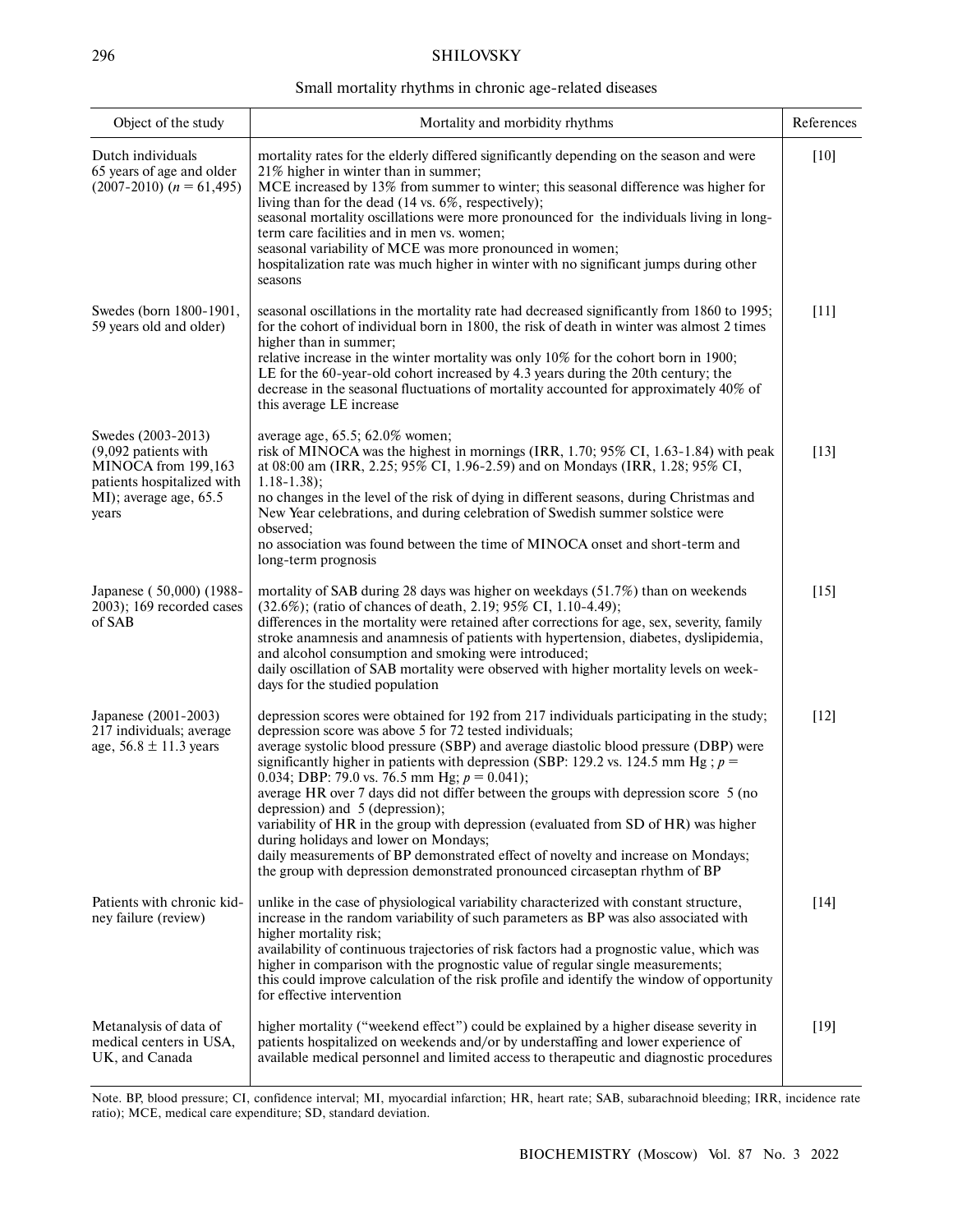results should be considered unreliable, and the size of dataset should be increased. Third, the author's results can be verified by modeling with random data. It is likely that if this random dataset is processed by the methods used by the author (without suggested improvements), the observed results will be approximately the same as in the figures presented in the paper [2].

In general, modeling can be used for simulation of future behavior of demographic processes based on the available data in order to reveal main and additional rhythms. In particular, construction of wavelet spectro grams provides a possibility to calculate the matrix for synchronization value and synchronicity (simultaneous occurrence), synphase behavior (phase coincidence), and coherence (interconnection) of the investigated parame ters of studied biorhythms. Statistical significance of the rhythms is evaluated through multiple random permuta tions of levels of the initial temporal series [8]*.* Decomposition into seasons and trends using the Loess approach (seasonal and trend decomposition using Loess, STL) is used for analysis of seasonal fluctuations of mortality risk, medical care expenditure (MCE), and even hospitalization levels. The STL method expands longitudinal data into the long-term trend, seasonal vari ations, and remaining variations not associated with the long-term trend or seasonal variations [9]. The long-term trend in the STL method reflects a number of possible external factors that change gradually with time, such as increase in the population average age, increase in the risk of widowhood, changes in healthcare polices, and infla tion [10].

**Results of studies of morbidity and mortality.** It is known that the mortality rate in aged populations changes with seasons [10]. In moderate climates, it peaks in winter (21% higher than in summer) [11]. Seasonal fluctuations of mortality are more pronounced in males and in individuals living in long-term care facilities [10]. Even MCEs demonstrate seasonal fluctuations [10]. The range of seasonal mortality fluctuations had decreased in many countries during the ХХ century. Nevertheless, the decrease in the mortality "entropy", which facilitates an increase in life expectancy (LE), differs significantly in different countries and populations (table). For example, the seasonality of mortality from all causes among the individuals of 60 years of age and older in Sweden had changed from 1860 to 1995. The risk of dying during win ter for Swedes 59 years of age and older born in 1800 was 2-fold higher than the risk of dying in summer. The rela tive increase in the winter mortality for the cohort born in 1900s was only 10% [11].

*Cardiovascular system.* Changes in the arterial blood pressure (BP) and heart rate (HR), as well as many acute cardiovascular disorders, such as myocardial infarc tion (MI), could be described by weekly (circaseptan) and semi-weekly (circasemiseptan) rhythms, including the jump of BP on Mondays [12, 13]. Ambulatory monitoring of systolic (SBP) and diastolic (DBP) BP is an important tool for diagnostics and treatment of hypertension [12]. In particular, average BP values were higher for the patients with depression (SBP, 129.2 vs. 124.5 mm Hg; *p* = 0.034; DBP, 79.0 vs. 76.5 mm Hg; *p* = 0.041), while average HR over 7 days did not differ between the patients with depression and control subjects. Daily measure ments of BP also demonstrated the jump of BP on Mondays. In the group of patients with depression, BP exhibited pronounced weekly rhythm [12]. Furthermore, in patients with the terminal stage of kidney failure, sea sonal fluctuations of BP were observed in addition to a significant increase in mortality during winter months. Moreover, it was shown that weekly fluctuations of other clinical parameters, such as body temperature and serum albumin level, have prognostic value [14].

*Myocardial infarction.* The development of MI with non-obstructive coronary arteries (MINOCA) demon strates weekly and semi-weekly rhythms with an increased risk early in the morning and on Mondays, which suggests that its triggering mechanisms are associ ated with stress [13]. The average age of 9092 patients participating in the study was 65.5 years (62.0% women, 16.6% of which were diagnosed with MINOCA). No association was observed between the time of MINOCA onset and prognosis of clinical outcome, which indicated that the main pathological mechanisms of MINOCA and results of treatment are similar even when the time of onset is different, but the triggering mechanism could be more active early in the morning or on Mondays [13]. The risk of MINOCA development was found to be the highest in the morning [incidence rate ratio (IRR), 1.70; 95% confidence interval (CI), 1.63-1.84] with the peak at 08:00 am (IRR, 2.25; 95% CI, 1.96-2.59) and on Mondays (IRR, 1.28; 95% CI, 1.18-1.38). No seasonal changes in the risk were observed, as well as for the Christmas and New Year celebrations or during celebra tion of summer solstice in Sweden. No association has been revealed between the onset of MINOCA and short term and long-term prognosis of clinical outcome [13]. However, the number of MI cases (but not MINOCA) traditional increased during the holidays.

*Stroke.* Weekly fluctuations of lethal outcomes were examined in the patients with subarachnoid bleeding (SAB) on different days of the week within 4 weeks (28 days) (based on the data of Takashima stroke reg istry) [15]. One hundred sixty-nine cases of the first-time registered per ∼50,000 Japanese were divided into two groups depending on the day of SAB onset (weekdays or weekends) [15]. The mortality of SAB over the period of 28 days was higher on weekdays (51.7%) than on week ends (32.6%) (ratio, 2.19 to 1; 95% CI, 1.10-4.49). The differences in the mortality were retained after adjust ments for age, sex, severity, family anamnesis of stroke, and anamnesis of patients with hypertension, diabetes, dyslipidemia, consumption of alcohol, and smoking [15].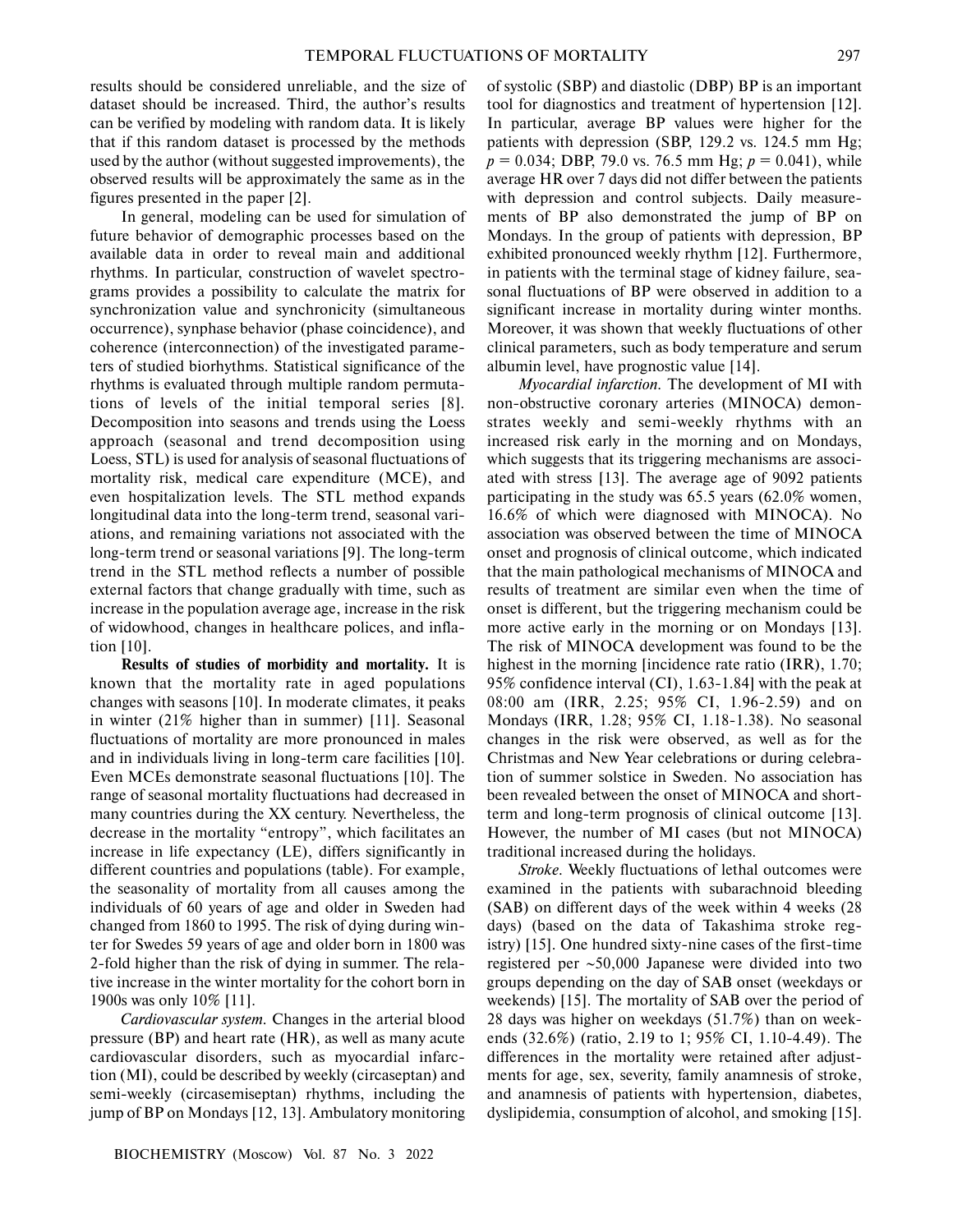The rhythms of mortality revealed by Malygin in male patients with type 2 diabetes exhibit the periodicity of 1-2 per week [2], i.e., they belong to either circaseptan or circasemiseptan fluctuations. Further studies are required for more detailed differentiation.

*COVID-19.* Lingering COVID-19 pandemic has stimulated the interest of scientists, decision makers, and general public to the short-term oscillations of mortality caused by the epidemics and other natural or technogenic disasters. Weekly data and mortality coefficients for dif ferent age and sex groups for 38 countries and regions have been made available [16]. The most reliable approach for qualitative evaluation of the dependence of time of death on the short-term risks is based on weekly estimates of excess deaths. This approach is more reliable than death monitoring using COVID-19 diagnostics or calculation of morbidity or mortality coefficients, which have numerous methodological problems such as the size of tested population and comparability of diagnostic approaches [17]. Moreover, this new approach allows to analyze weekly estimates of excess deaths for each year and country. At present, the first international database has been created for the development of strategies for fast and timely measures that provides an open access to the unified and fully documented data on weekly mortality from all causes. The Short-Term Mortality Fluctuations Data series (STMF) is accessible at www.mortality.org and contains weekly calculations and mortality coeffi cients for different age and sex groups for 38 countries and regions [16, 17].

Weekly (∼7 days), monthly (∼30 days), and seasonal (∼3 months) rhythms are considered as genetically deter mined features that provide functional advantages to indi vidual organisms in the course of evolution and are important for survival of entire species [1]. It has been assumed that the structure of biorhythms in humans has an endogenous origin and is synchronized with the socio cultural factors associated with Saturdays or Sundays as days of rest. It was also suggested that these rhythms reflect, at least partially, biological requirements for rest and restoration for an entire day over a 7-day period, sim ilarly to circadian rhythms partially reflecting the need for rest and restoration every 24 h [1]. Moreover, the studies in humans or even insects conducted under controlled conditions without the impact of ecological, social, and other temporal factors revealed the preservation of the 7 day rhythms, but with slightly different (free) period (τ), which also indicated their endogenous origin.

## **CONCLUSIONS**

**Investigation of mortality fluctuation allows to solve the following problems:** evaluation of quality and compa rability of statistical data on mortality (in general and based on the cause of death); comparison of changes in the LE at the national level with the changes in individual regions; identification of regions, where with changes in LE are significantly higher or lower than the national ones; analysis of dynamics of changes in the regional "lifespan inequality" and its association with LE dynam ics at the country level; estimation of the contribution of individual age groups and causes of death to the regional differences in LE and changes of this contribution in time; determination of characteristics of mortality and causes of death for individual groups, and estimation of the degree of "lifespan inequality" in different regions [7, 17]*.* COVID-19 pandemic has revealed significant gaps in the coverage and quality of existing international and national statistical monitoring systems. Ensuring prompt availability of accurate and comparable data in each country for an adequate response to unexpected epi demiological threats is a very challenging task. The inter est in studying associations between mortality oscillations and fluctuation of economic conditions has been rekin dled recently. The traditional view according to which economic decline negatively affects health and increases mortality has been replaced with the notion that mortali ty is characterized with periodic oscillations [18]. The development of infarctions and strokes is uneven over a week. The peak observed on Mondays is likely associated with stress caused by the start of working days. Furthermore, patients hospitalized on weekend with exacerbation of cardiovascular and other diseases demon strated increased mortality levels on Mondays. This phe nomenon, known as the "weekend effect" could be explained by more severe conditions of patients hospital ized on weekends and/or by inadequate quality of med ical help caused by understaffing or unexperienced med ical staff and limited access to therapeutic and diagnostic procedures [19]. The study by Otsuka et al. [12] indicated a clinical importance of monitoring patients with depres sion, especially monitoring changes in BP and HR (i.e., abnormal time-courses of BP and HR). Disruptions of physiological variability, such as heart rate, character ized by the loss of fractal (repeated in time) structures are also associated with increased mortality [14]. Analysis of changes in various indicators of cardiovascular and diges tive systems, as well as inflammation, prior to hospitaliza tion or lethal outcome showed that such changes could take place several months and even 1-2 years before the event, which suggests the possibility of early interven tion [12].

In summary, it can be stated that during the last 150 years, the decrease in the seasonal fluctuation of mortali ty has facilitated increase in the LE [11]. New methods based on the analysis of time-dependent variability, trends and interactions of numerous physiological and laborato ry parameters, for which machine learning and artificial intelligence could be applied, will help clinicians in future. It is also necessary to establish whether the dynamic regularities observed in large epidemiological